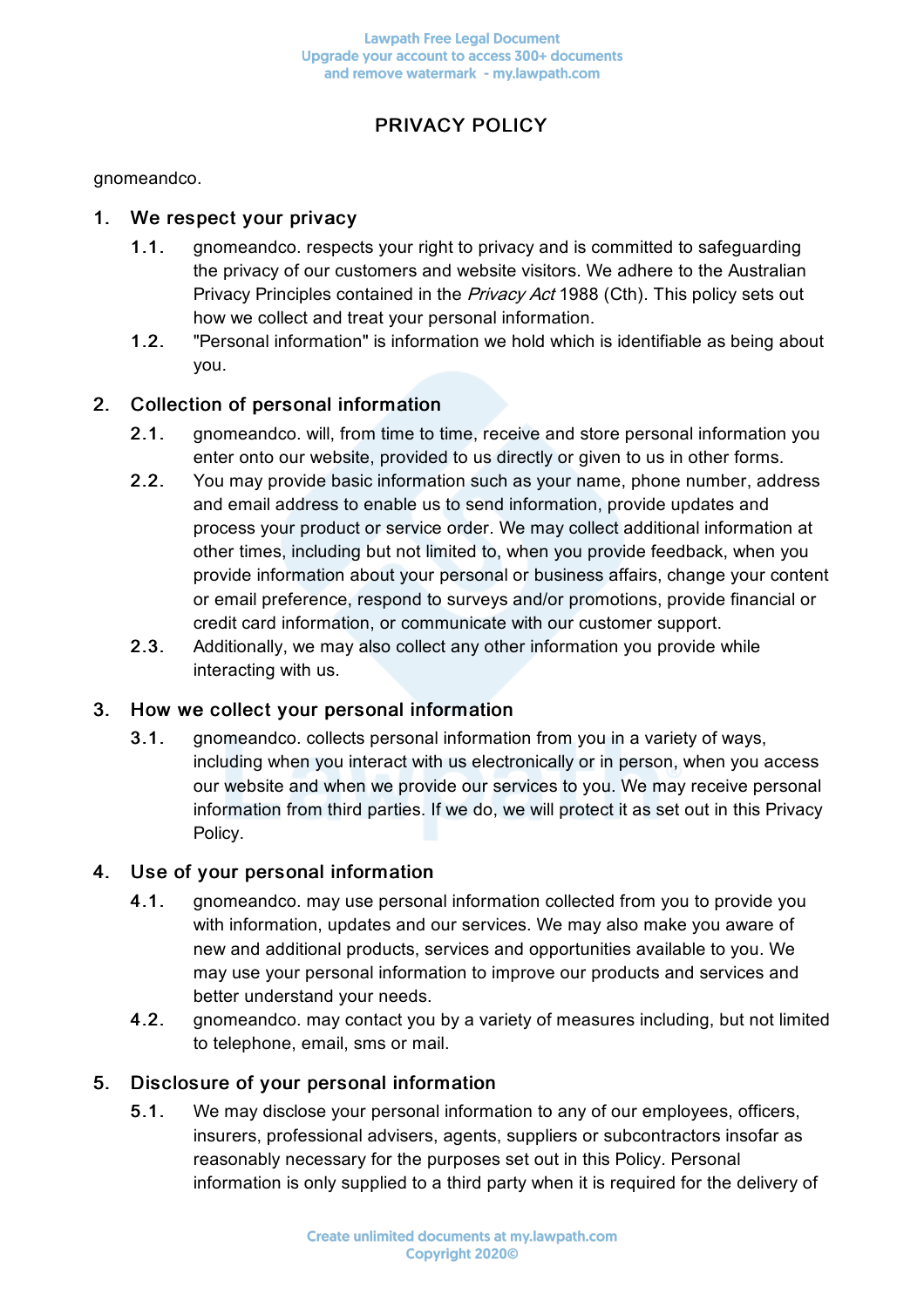our services.

- 5.2. We may from time to time need to disclose personal information to comply with a legal requirement, such as a law, regulation, court order, subpoena, warrant, in the course of a legal proceeding or in response to a law enforcement agency request.
- 5.3. We may also use your personal information to protect the copyright, trademarks, legal rights, property or safety of gnomeandco. , www.gnomeandco.com.au, its customers or third parties.
- 5.4. Information that we collect may from time to time be stored, processed in or transferred between parties located in countries outside of Australia.
- 5.5. If there is a change of control in our business or a sale or transfer of business assets, we reserve the right to transfer to the extent permissible at law our user databases, together with any personal information and non-personal information contained in those databases. This information may be disclosed to a potential purchaser under an agreement to maintain confidentiality. We would seek to only disclose information in good faith and where required by any of the above circumstances.
- 5.6. By providing us with personal information, you consent to the terms of this Privacy Policy and the types of disclosure covered by this Policy. Where we disclose your personal information to third parties, we will request that the third party follow this Policy regarding handling your personal information.

## 6. Security of your personal information

- 6.1. gnomeandco. is committed to ensuring that the information you provide to us is secure. In order to prevent unauthorised access or disclosure, we have put in place suitable physical, electronic and managerial procedures to safeguard and secure information and protect it from misuse, interference, loss and unauthorised access, modification and disclosure.
- 6.2. The transmission and exchange of information is carried out at your own risk. We cannot guarantee the security of any information that you transmit to us, or receive from us. Although we take measures to safeguard against unauthorised disclosures of information, we cannot assure you that personal information that we collect will not be disclosed in a manner that is inconsistent with this Privacy Policy.

# 7. Access to your personal information

- 7.1. You may request details of personal information that we hold about you in accordance with the provisions of the *Privacy Act* 1988 (Cth). A small administrative fee may be payable for the provision of information. If you would like a copy of the information, which we hold about you or believe that any information we hold on you is inaccurate, out of date, incomplete, irrelevant or misleading, please email us at gnomeandco@mail.com.
- 7.2. We reserve the right to refuse to provide you with information that we hold about you, in certain circumstances set out in the Privacy Act.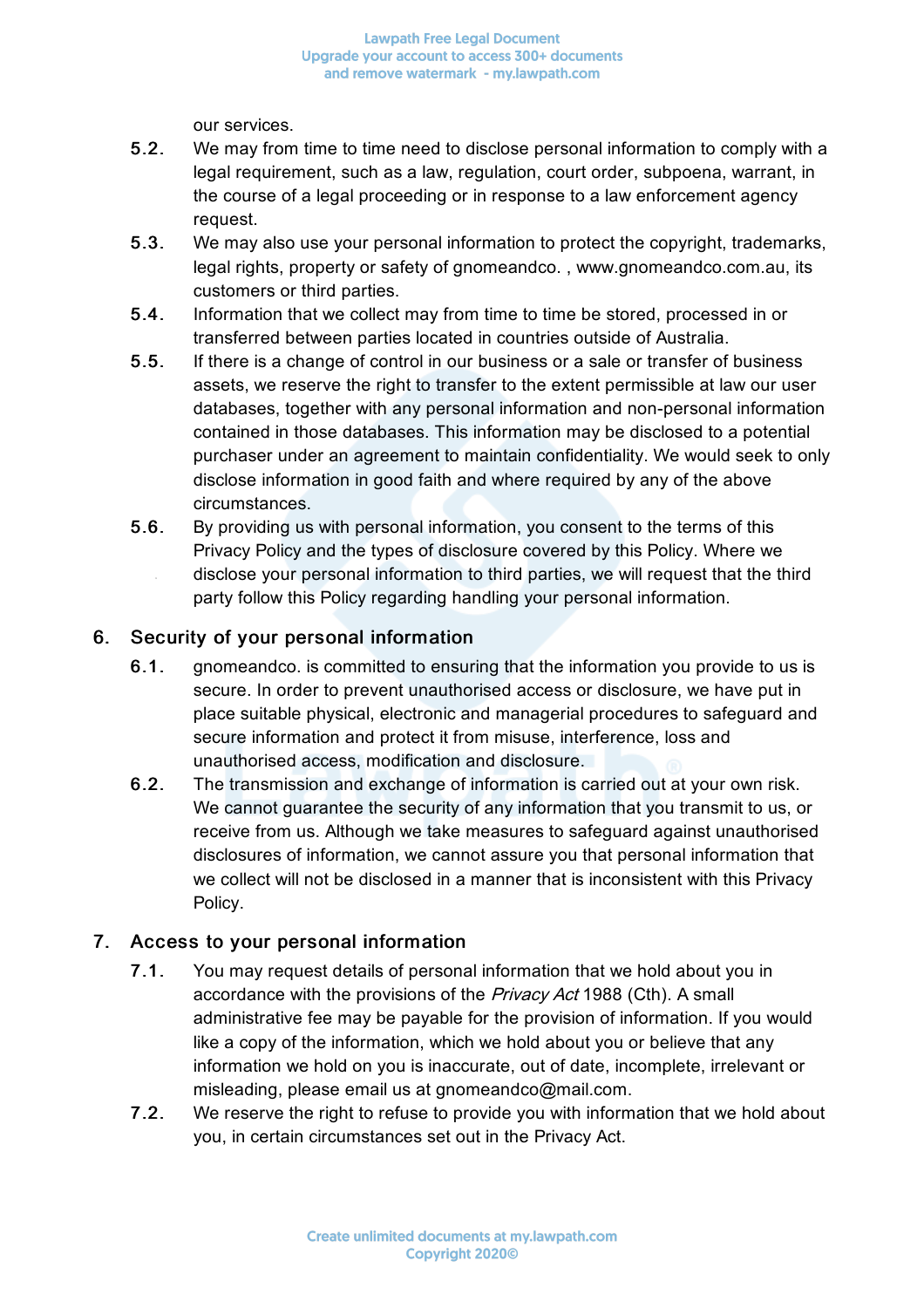## 8. Complaints about privacy

8.1. If you have any complaints about our privacy practices, please feel free to send in details of your complaints to gnomeandco@mail.com. We take complaints very seriously and will respond shortly after receiving written notice of your complaint.

## 9. Changes to Privacy Policy

9.1. Please be aware that we may change this Privacy Policy in the future. We may modify this Policy at any time, in our sole discretion and all modifications will be effective immediately upon our posting of the modifications on our website or notice board. Please check back from time to time to review our Privacy Policy.

## 10. Website

## 10.1. When you visit our website

When you come to our website (www.gnomeandco.com.au) we may collect certain information such as browser type, operating system, website visited immediately before coming to our site, etc. This information is used in an aggregated manner to analyse how people use our site, such that we can improve our service.

#### 10.2. Cookies

We may from time to time use cookies on our website. Cookies are very small files which a website uses to identify you when you come back to the site and to store details about your use of the site. Cookies are not malicious programs that access or damage your computer. Most web browsers automatically accept cookies but you can choose to reject cookies by changing your browser settings. However, this may prevent you from taking full advantage of our website. Our website may from time to time use cookies to analyses website traffic and help us provide a better website visitor experience. In addition, cookies may be used to serve relevant ads to website visitors through third party services such as Google Adwords. These ads may appear on this website or other websites you visit.

10.3. Third party sites

Our site may from time to time have links to other websites not owned or controlled by us. These links are meant for your convenience only. Links to third party websites do not constitute sponsorship or endorsement or approval of these websites. Please be aware that gnomeandco. is not responsible for the privacy practises of other such websites. We encourage our users to be aware, when they leave our website, to read the privacy statements of each and every website that collects personal identifiable information.